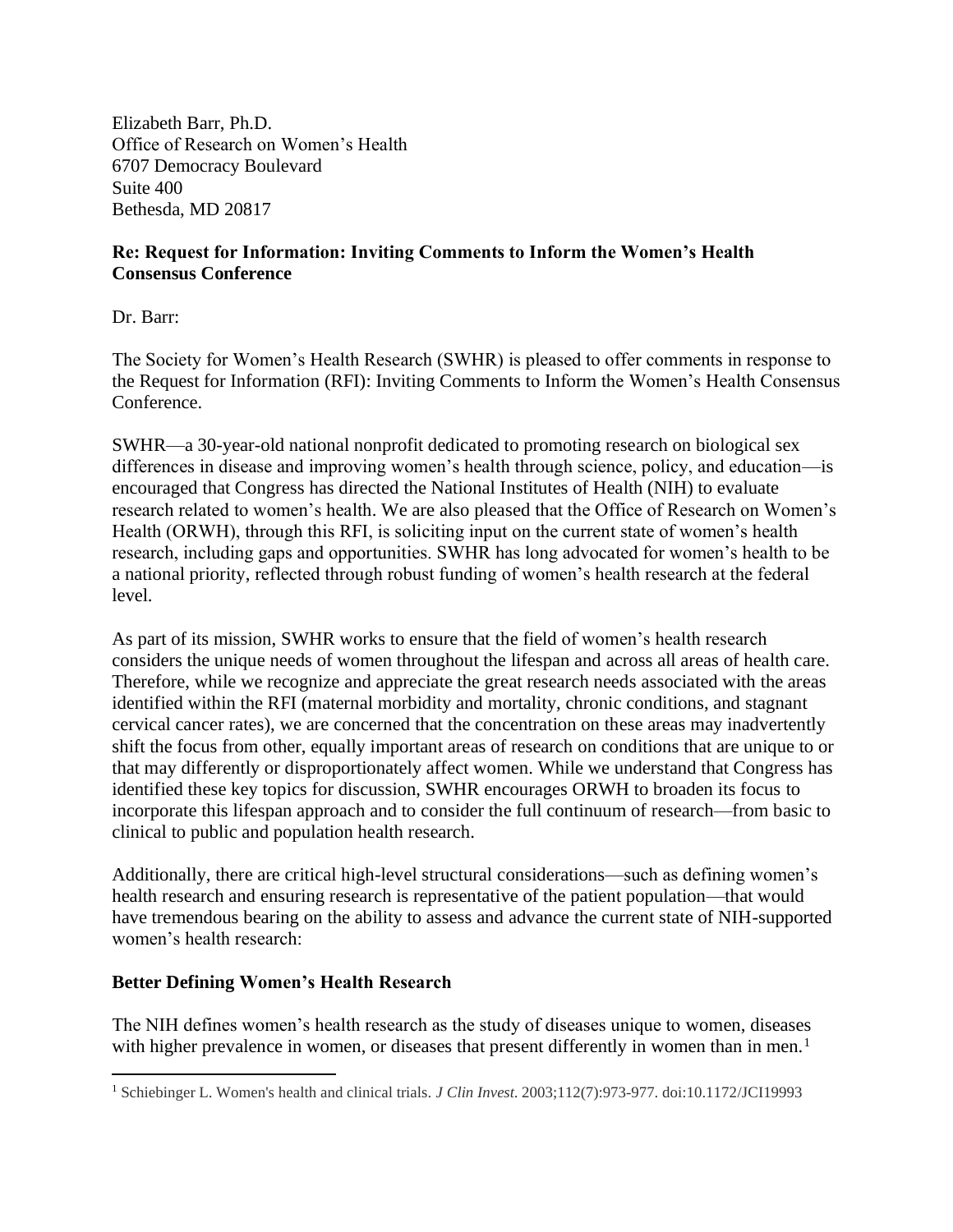Yet, as Marcia Inhorn notes in her article, "Defining Women's Health: A Dozen Messages from More than 150 Ethnographies," the NIH categorization of women's health research priorities "almost entirely neglects the sociocultural matrix in which women's ills develop, including in the context of poverty, patriarchy, and other life stresses…" and does not include many concessions to behavioral research.<sup>2</sup> Contrastingly, as the Women First Research Coalition (of which SWHR is a member) notes in its RFI comments, there is concern that NIH Research, Condition, and Disease Categorization (RCDC) system data may overrepresent the amount of research being conducted on women's health.

There is clearly confusion about what women's health research entails and therefore, how research across NIH Institutes and Centers is categorized. As ORWH looks to address gaps and opportunities to advance women's health research, a key consideration should be how women's health research is defined. A methodology for properly defining women's health that removes variability in current definitions would provide greater insight and understanding into the true state of women's health research across the federal government. This will better equip NIH and its stakeholders, including the intramural and extramural research community, to review current research and to identify and work to fill gaps.

## **Ensuring Research Reflects the Range of Issues Affecting Women**

Significant gaps remain in our understanding of health conditions both specific to or that disproportionately or differently affect women, but according to a July 2021 article in the *Journal of Women's Health*, "There is little in the published literature when it comes to gender disparity in the allocation of research funds among diseases." <sup>3</sup> Article author Dr. Mirin, by performing an analysis of funding by the NIH, found that a disproportionate share of NIH resources is applied to diseases that primarily affect men. As it considers which applications to award funding, NIH should consider placing additional emphasis on disease burden so that the agency can continue in its efforts to be responsive to the issues most afflicting the full population.

There is also, historically, underrepresentation of women in health studies and clinical trials. SWHR appreciates NIH's work to address this through its Policy on the Inclusion of Women in Clinical Trials. However, there has been an over-reliance on male animals and cells in basic biomedical research that could affect our understanding of sex influences on health processes and outcomes.<sup>4</sup> While NIH has taken important steps to rectify this through its Policy on Sex as a Biological Variable (SABV), SWHR encourages taking steps to improve the integration of SABV into research. This includes developing incentives and requirements to motivate the scientific enterprise, offering additional trainings for researchers on incorporating and conducting data analysis on SABV in clinically-relevant research studies, and encouraging

<sup>&</sup>lt;sup>2</sup> Inhorn, M.C. (2006), Defining Women's Health: A Dozen Messages from More than 150 Ethnographies. Medical Anthropology Quarterly, 20: 345-378. <https://doi.org/10.1525/maq.2006.20.3.345>

<sup>&</sup>lt;sup>3</sup> Mirin AA. Gender Disparity in the Funding of Diseases by the U.S. National Institutes of Health. J Womens Health (Larchmt). 2021 Jul;30(7):956-963. doi: 10.1089/jwh.2020.8682. Epub 2020 Nov 27. PMID: 33232627; PMCID: PMC8290307.

<sup>4</sup> NIH Policy on Sex as a Biological Variable. National Institutes of Health. https://orwh.od.nih.gov/sex-gender/nihpolicy-sex-biological-variable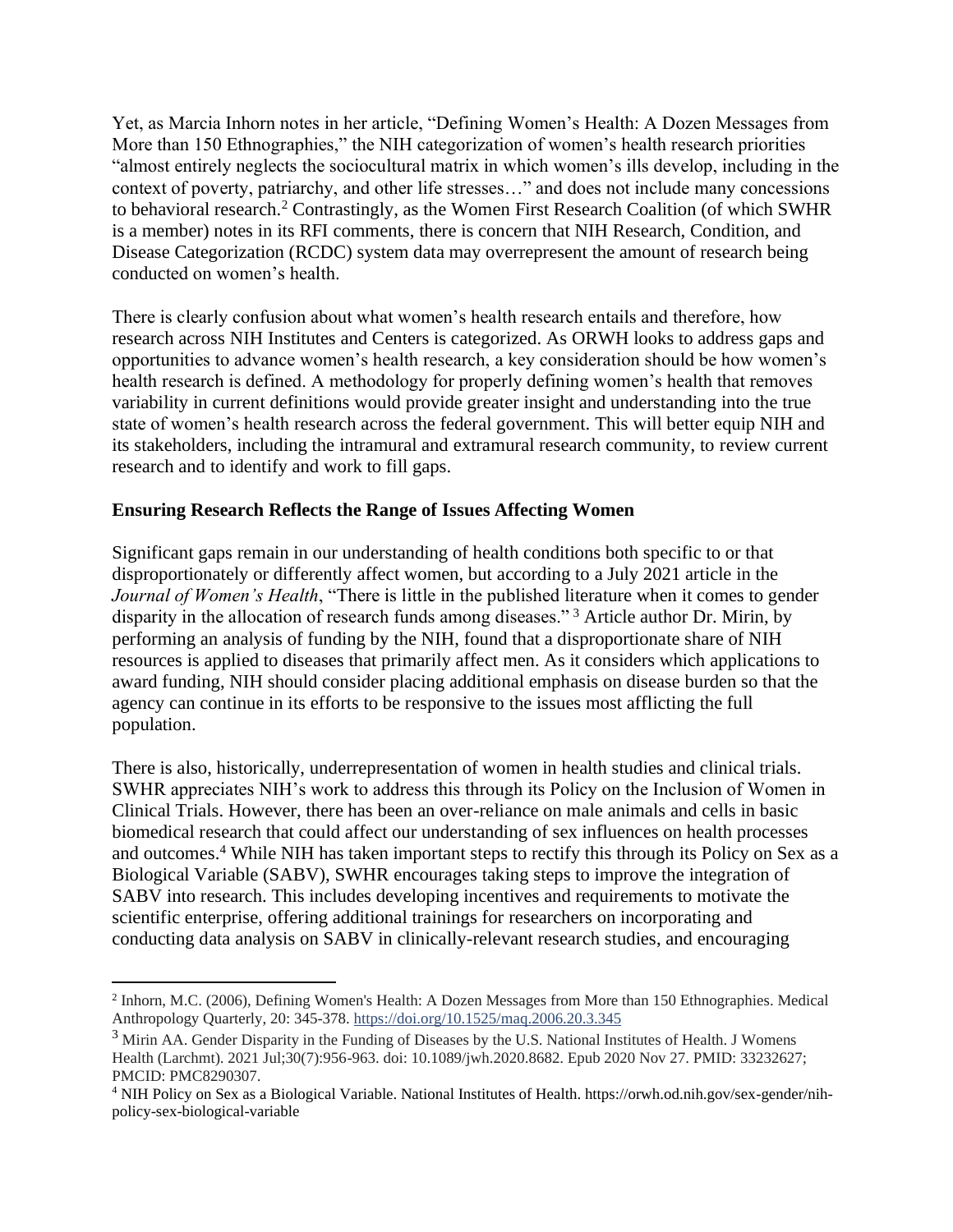medical journals to establish and honor review criteria for the inclusion of SABV in publication policies and guidelines. These policies and mechanisms are elucidated in a 2021 article in the *[Journal of Clinical Endocrinology and Metabolism](https://pubmed.ncbi.nlm.nih.gov/34137862/)*. Integrating these policies will improve outcomes by ensuring research is developed in an intentional, inclusive way as well as positively affecting the research's potential to be scaled up and impactful.

Beyond these broader, overarching considerations, SWHR appreciates the opportunity to weigh in on the three RFI-identified areas of maternal morbidity and mortality, the rising rates of chronic debilitating conditions in women, and stagnant cervical cancer survival rates. While SWHR encourages viewing women's health throughout the lifespan, we recognize the critical research needs within these three defined areas and their impact on women's health and outcomes overall.

# **Maternal Morbidity and Mortality**

Maternal mortality rates in the United States are higher than anywhere else in the industrialized world, with a maternal mortality ratio of 20.1 per  $100,000$  live births.<sup>5</sup> These deaths disproportionately occur among non-Hispanic Black women (40.8 deaths per 100,000 live births) and non-Hispanic American Indian/Alaska Native women (29.7 deaths per 100,000 live births), 3.2 and 2.3 times the rate for non-Hispanic white women  $(17.9)$ .<sup>6</sup> These health disparities therefore represent a critical research need in the United States.

There is much to be understood about pregnancy and maternal health. Unfortunately, there is little incentive to conducting research during this time in a woman's life due to barriers that exist for including this population in clinical research. In fact, most of the research conducted during this time is funded by the federal government. We urge ORWH to examine how incorporating the [recommendations of the Task Force on Research Specific to Pregnant and Lactating Women](https://www.nichd.nih.gov/about/advisory/PRGLAC/recommendations)  [\(PRGLAC\)](https://www.nichd.nih.gov/about/advisory/PRGLAC/recommendations) and supporting their implementation could further research in this area.

Two other areas that would be well-served by additional research include research into the year following birth as well as pregnancy's role as a catalyst for other health conditions to manifest.

The "fourth trimester" through the year following childbirth is a time of great physical and emotional change for mothers and represents a period when women can experience worse maternal complications. The rise in maternal morbidity and mortality is also accompanied by large and persistent disparities by race and ethnicity. Not only do most maternal deaths now occur postpartum,<sup>7</sup> but half of the more than 700 annual deaths related to pregnancy or pregnancy complications are considered preventable.<sup>8</sup> Additional research to understand and

<sup>5</sup> Hoyert D. Maternal Mortality Rates in the United States, 2019. Health E-Stats, National Center for Health Statistics. https://www.cdc.gov/nchs/data/hestat/maternal-mortality-2021/maternal-mortality-2021.htm

<sup>6</sup> Racial and Ethnic Disparities Continue in Pregnancy-Related Deaths, Centers for Disease Control and Prevention. 2019.<https://www.cdc.gov/media/releases/2019/p0905-racial-ethnic-disparities-pregnancy-deaths.html>

<sup>7</sup> Creanga AA, Syverson C, Seed K, Callaghan WM. Pregnancy-Related Mortality in the United States, 2011- 2013. *Obstet Gynecol*. 2017;130(2):366-373. doi:10.1097/AOG.0000000000002114

<sup>8</sup> Howell EA. Reducing Disparities in Severe Maternal Morbidity and Mortality. Clin Obstet Gynecol. 2018;61(2):387-99. doi: 10.1097/grf.0000000000000349. PMID: 29346121.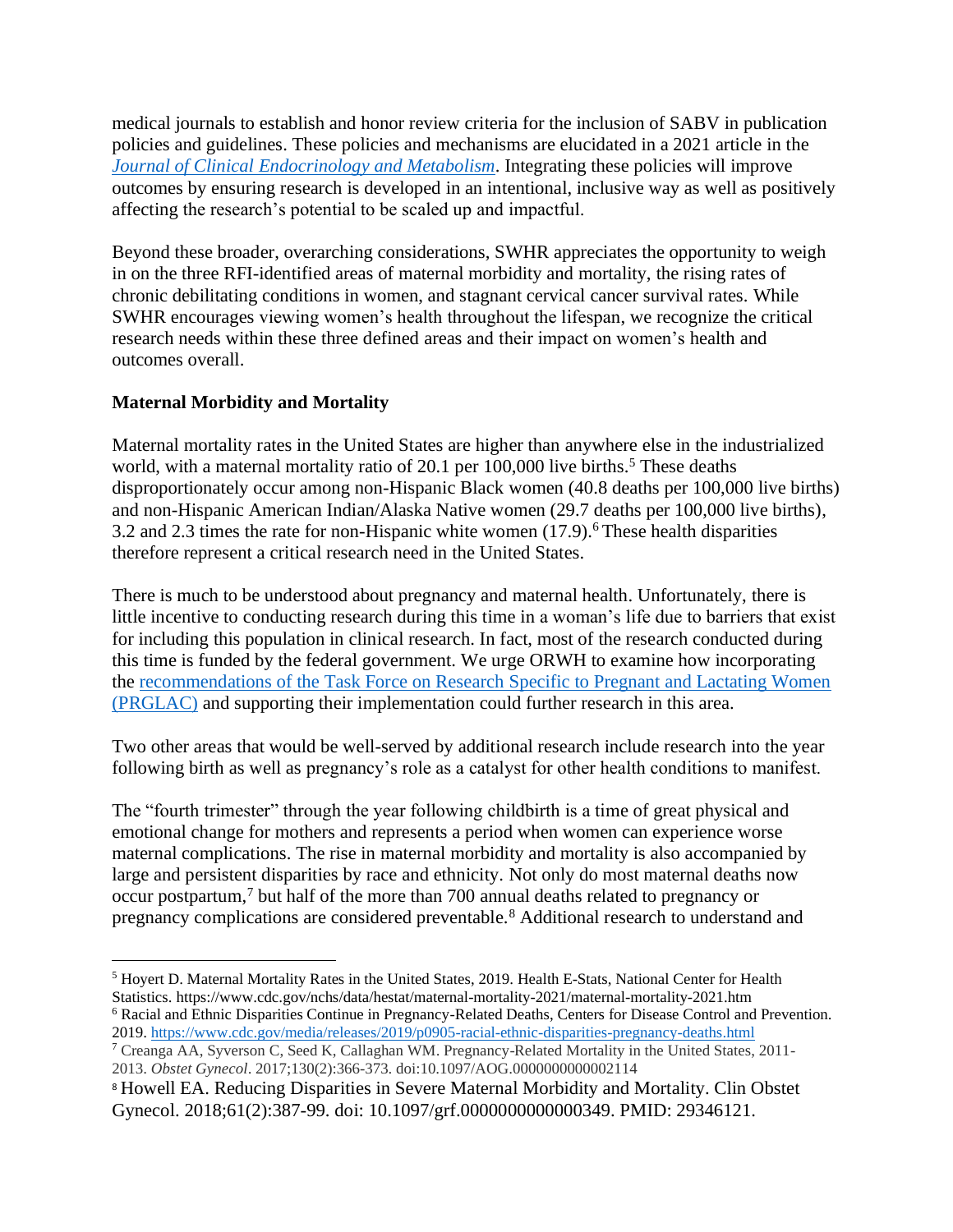reduce pregnancy-related mortality, including why the disparities in this space are so prevalent, is vital.

Additionally, SWHR would encourage further exploration into research on a mother's transition back to primary care, touching upon physical, social, and psychosocial well-being. While there have been discussions surrounding optimizing postpartum care and support, additional research into the transition period could provide valuable evidence as policies and guidelines on this topic are considered.

Tying together the issues of maternal morbidity and mortality and the rising rates of chronic debilitating conditions, touched upon in the section below, is a research opportunity surrounding pregnancy's association with other health conditions. Growing evidence shows that certain pregnancy complications can predict the future risk of chronic diseases in women, including cardiovascular disease, diabetes, and breast cancer.<sup>9</sup> To ensure the best possible long-term outcomes for women, additional research is needed to identify risk and to attempt to prevent future negative consequences and health care burden of these chronic conditions.

### **Rising Rates of Chronic Debilitating Conditions**

Chronic diseases are among the most prevalent and costly health conditions in the United States, and they account for more than two-thirds of U.S. deaths.<sup>10</sup> They also present a growing challenge to women's health.

SWHR has hosted a number of roundtable discussions and published papers on chronic conditions, including [autoimmune skin conditions,](https://swhr.org/event/identifying-knowledge-gaps-and-unmet-needs-in-autoimmune-skin-conditions/) [uterine fibroids,](https://swhr.org/event/assessing-research-gaps-and-unmet-needs-in-uterine-fibroids/) [osteoarthritis,](https://swhr.org/event/chronic-pain-round-table/) and [endometriosis.](https://swhr.org/identifying-barriers-to-care-for-women-with-endometriosis/) In each of these roundtables, interdisciplinary working groups identified gaps and unmet needs in research. Select research gaps identified across each of these areas include:

- **Autoimmune Skin Conditions**: The impact of conditions like alopecia areata, atopic dermatitis, and psoriatic arthritis on mental health plays a large role in patient quality of life. For a better understanding of the overall burden of disease, research is needed on how these conditions affect the psychosocial well-being of both patients and caregivers. Additionally, research on the biology of autoimmune skin conditions is needed to determine why women have different treatment outcomes and remission rates than men.
- **Uterine Fibroids**: A woman's decision about which fibroid treatment to pursue whether medical, non-surgical, or surgical—can be complicated, especially when considering options that may affect fertility. Patients would benefit from research into biomarkers, imaging assessments, and risk-based algorithms, as well as research into less invasive treatment options, without fertility-related drawbacks. There is also a need for research into the basic biology of the disease and the genetic mutations that eventually cause fibroids, in addition to research to determine why women of color are

<sup>9</sup> Rich-Edwards JW. Reproductive health as a sentinel of chronic disease in women. Women's Health (Lond). 2009 Mar;5(2):101-5. doi: 10.2217/17455057.5.2.101. PMID: 19245346.

<sup>&</sup>lt;sup>10</sup> Chronic Disease Prevention and Management, National Conference of State Legislatures. [https://www.ncsl.org/documents/health/chronicdtk13.pdf.](https://www.ncsl.org/documents/health/chronicdtk13.pdf)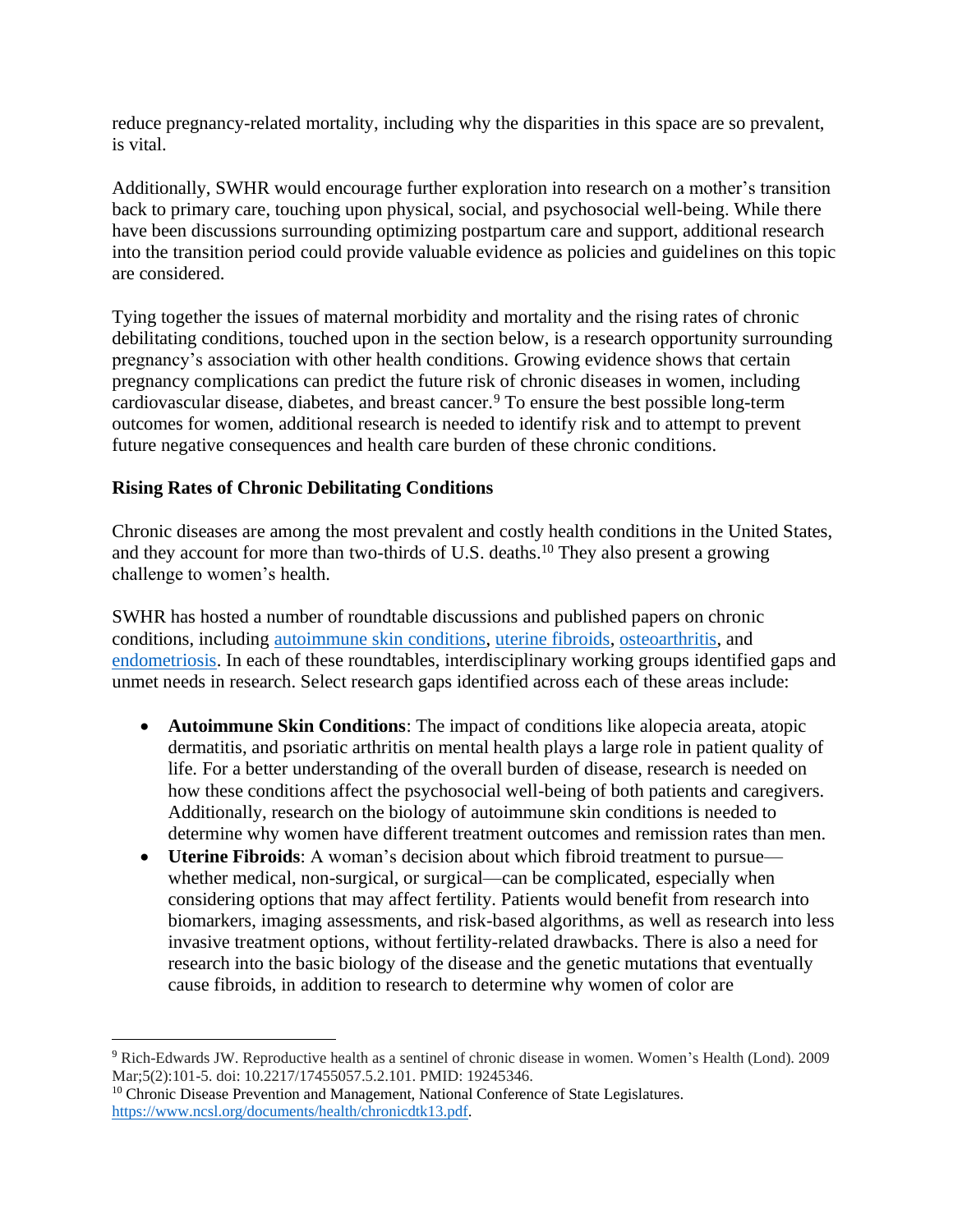disproportionately affected by uterine fibroids, including why they have more severe symptoms despite relative incidence.

- **Osteoarthritis**: There are several gaps in osteoarthritis (OA) research, including the need to better understand normal joint aging and OA progression and how it may differ for men and women; the inclusion of female animals and disease models in basic research that would improve the consideration of SABV; more accurate assessment tools for OA pain and function; the identification of which pain mechanisms are contributing to an individual's pain experience in OA and treatments tailored to those specific pain mechanisms; and opportunity in multimodal and nonpharmacological treatment approaches.
- **Endometriosis:** Research into the basic biology of endometriosis and its causes is greatly needed to speed diagnosis, as is a better understanding of the relationship between endometrial lesions and pain and/or infertility. Additionally, there is a need for new, noninvasive diagnostic tools. With endometriosis, there are several quality-of-life considerations, including pain management and fertility considerations. Future treatments that are patient-centric and multidisciplinary—focusing on the patient as a whole, rather than on the individual's symptoms—would be beneficial.

### **Stagnant Cervical Cancer Survival Rates**

While there have been tremendous advances in cervical cancer research, including the human papillomavirus (HPV) vaccine and screening guidance, the survival rates of cervical cancer have been stagnant for years.<sup>11</sup> Although cervical cancer has well-developed guidelines for prevention, diagnosis, and treatment, it is still the fourth most commonly occurring cancer in women globally.<sup>12</sup> With cervical cancer being a highly preventable and treatable disease, it is critical that the United States increase HPV vaccine uptake, increase cervical cancer screening and follow up, and address stigma around HPV and related diseases.

Despite advancements in knowledge to date, funding on cervical cancer remains limited. At the National Cancer Institute, of 18 cancers investigated in a recent study, cervical cancer ranked 12/18 in funding allocation. <sup>13</sup> Additional research funding is needed in areas, such as the efficacy of targeted therapies and translational research on the treatment of advanced cervical cancer. The implementation of diagnostics to detect HPV-related diseases could also be improved.

Additionally, during a [2020 SWHR roundtable discussion,](https://swhr.org/identifying-barriers-to-prevention-screening-and-treatment-of-hpv-and-related-cancers/) panelists noted that health care providers have been slow to incorporate women's preferences into management of their HPVrelated disease and that a lack of understanding about how to discuss, diagnose, and treat these diseases has prevented many individuals from receiving efficient and effective care. Experts also stressed that for HPV-related precancers, the majority of treatment options are surgical, and the effects of these surgical treatments on women's longer-term sexual health are not well-

<sup>&</sup>lt;sup>11</sup> Siegel, R., Miller, K., Jemal, A. Cancer statistics, 2020. CA: A Cancer Journal for Clinicians, 08 January 2020. **h**[ttps://doi.org/10.3322/caac.21590](https://doi.org/10.3322/caac.21590)

 $12$  Arbyn M, Weiderpass E, Bruni L, et al. Estimates of incidence and mortality of cervical cancer in 2018: a worldwide analysis. *The Lancet Global Health*. 2020;8(2):e191-e203.

<sup>&</sup>lt;sup>13</sup> Spencer RJ, Rice LW, Ye C, Woo K, Uppal S. Disparities in the allocation of research funding to gynecologic cancers by Funding to Lethality scores. Gynecologic oncology. 2019 Jan 1;152(1):106-11.